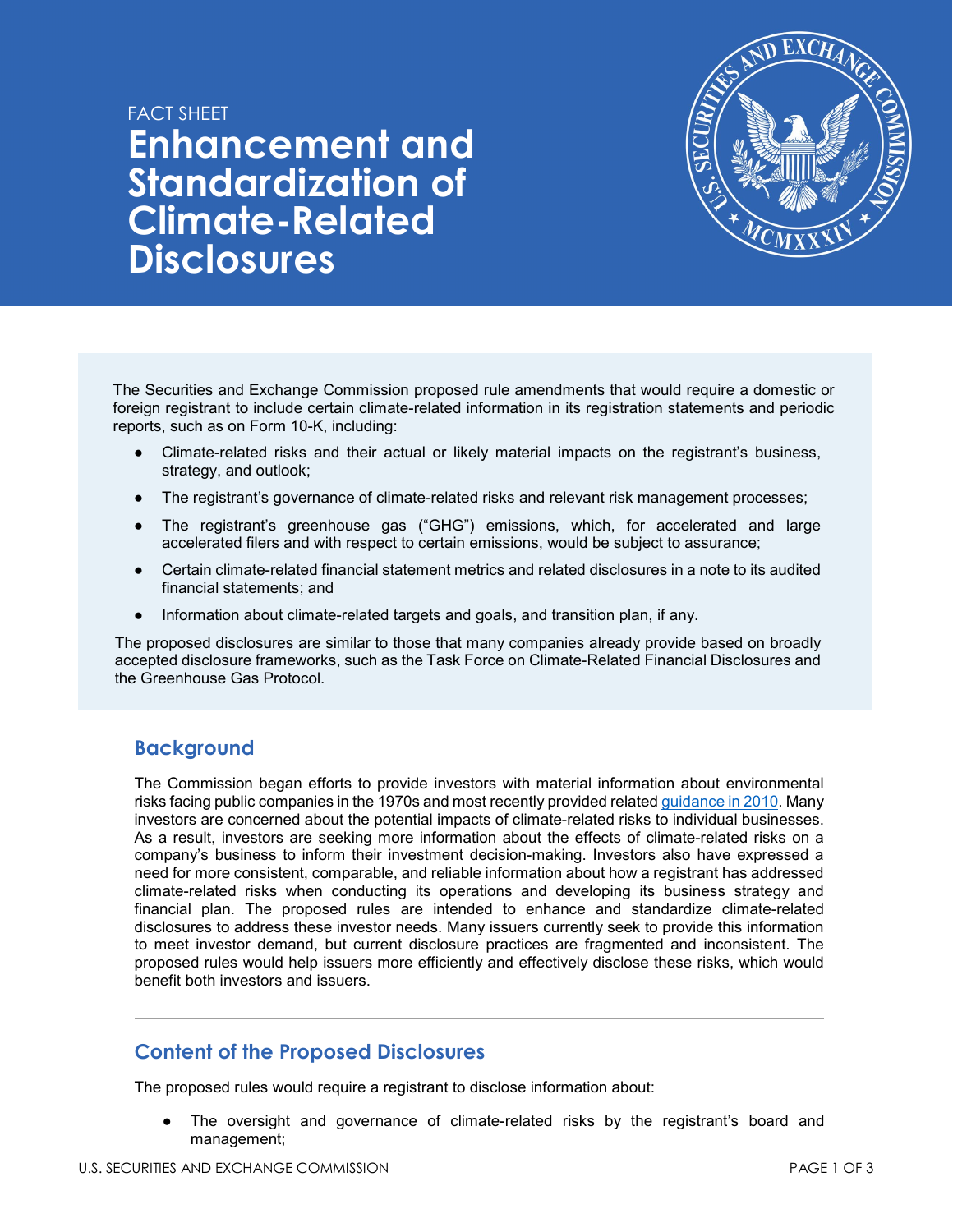#### FACT SHEET | **Enhancement and Standardization of Climate-Related Disclosures**

- How any climate-related risks identified by the registrant have had or are likely to have a material impact on its business and consolidated financial statements, which may manifest over the short-, medium-, or long-term;
- How any identified climate-related risks have affected or are likely to affect the registrant's strategy, business model, and outlook;
- The registrant's processes for identifying, assessing, and managing climate-related risks and whether any such processes are integrated into the registrant's overall risk management system or processes;
- If the registrant has adopted a transition plan as part of its climate-related risk management strategy, a description of the plan, including the relevant metrics and targets used to identify and manage any physical and transition risks;
- If the registrant uses scenario analysis to assess the resilience of its business strategy to climate-related risks, a description of the scenarios used, as well as the parameters, assumptions, analytical choices, and projected principal financial impacts;
- If a registrant uses an internal carbon price, information about the price and how it is set;
- The impact of climate-related events (severe weather events and other natural conditions) and transition activities on the line items of a registrant's consolidated financial statements, as well as the financial estimates and assumptions used in the financial statements;
- The registrant's direct GHG emissions (Scope 1) and indirect GHG emissions from purchased electricity and other forms of energy (Scope 2), separately disclosed, expressed both by disaggregated constituent greenhouse gases and in the aggregate, and in absolute terms, not including offsets, and in terms of intensity (per unit of economic value or production);
- Indirect emissions from upstream and downstream activities in a registrant's value chain (Scope 3), if material, or if the registrant has set a GHG emissions target or goal that includes Scope 3 emissions, in absolute terms, not including offsets, and in terms of intensity; and
- If the registrant has publicly set climate-related targets or goals, information about:
	- The scope of activities and emissions included in the target, the defined time horizon by which the target is intended to be achieved, and any interim targets;
	- How the registrant intends to meet its climate-related targets or goals;
	- Relevant data to indicate whether the registrant is making progress toward meeting the target or goal and how such progress has been achieved, with updates each fiscal year; and
	- If carbon offsets or renewable energy certificates ("RECs") have been used as part of the registrant's plan to achieve climate-related targets or goals, certain information about the carbon offsets or RECs, including the amount of carbon reduction represented by the offsets or the amount of generated renewable energy represented by the RECs.

When responding to any of the proposed rules' provisions concerning governance, strategy, and risk management, a registrant may also disclose information concerning any identified climate-related opportunities.

## **Presentation and Attestation of the Proposed Disclosures**

The proposed rules would require a registrant (including a foreign private issuer) to:

● Provide the climate-related disclosure in its registration statements and Exchange Act annual reports, for example on Form 10-K;